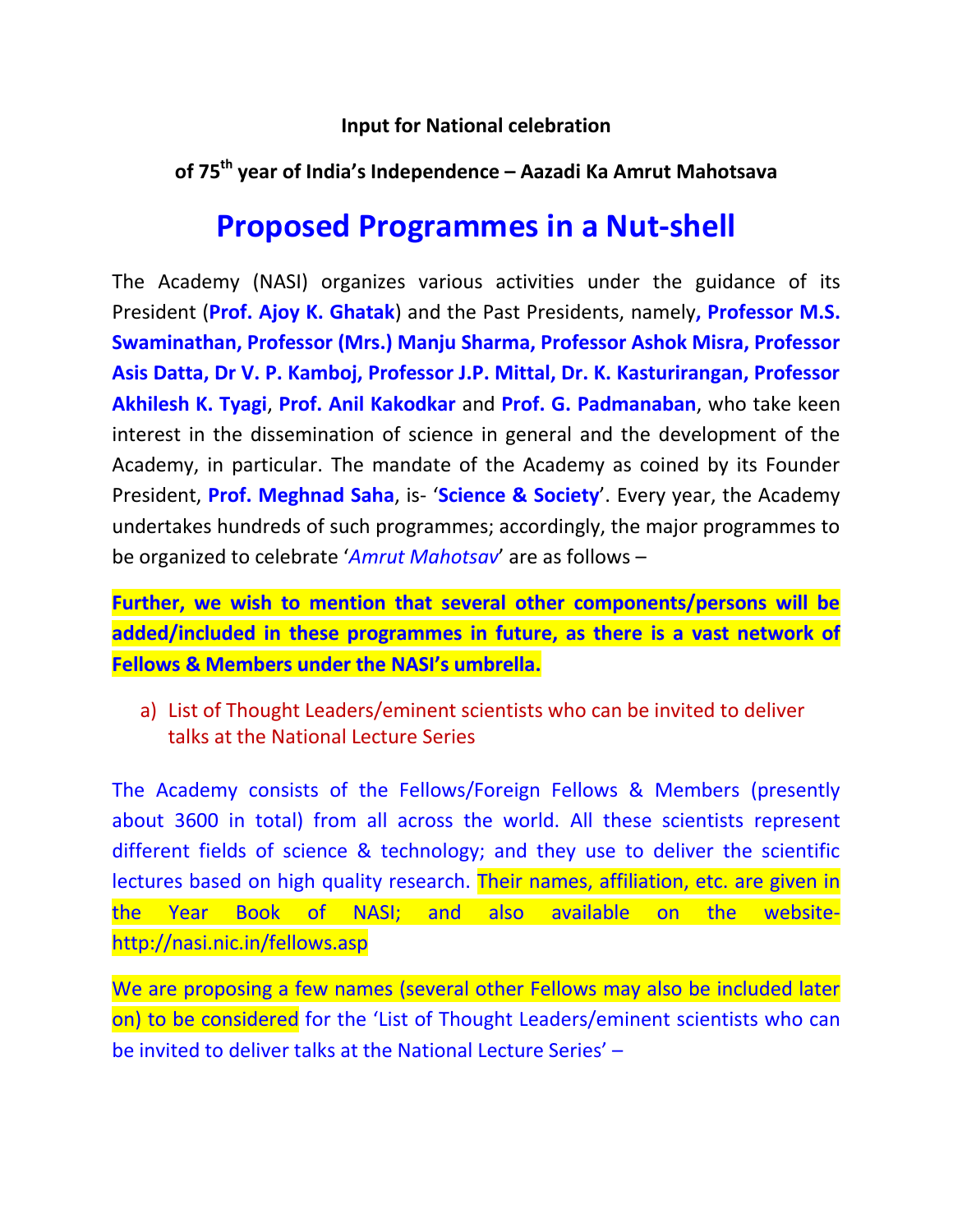- 1. Prof. Anil Kakodkar
- 2. Prof. K. Kasturirangan
- 3. Prof. G. Padmanaban
- 4. Prof. Manju Sharma
- 5. Prof. Akhilesh K. Tyagi
- 6. Prof. V. P. Kamboj
- 7. Prof. Balram Bhargava
- 8. Prof. Ajoy K. Ghatak
- 9. Prof. Paramjit Khurana
- 10.Prof. Satya Deo
- 11.Prof. P. K. Seth
- 12.Prof. U. C. Srivastava
- 13.Prof. H. N. Verma
- 14.Prof. Amit Ghosh
- 15.Prof. J. P. Mittal
- 16.Prof. Amit P. Sharma
- 17.Prof. Anirban Pathak

---------

b) List of titles of talks and names of scientists of the institutes to schools/colleges, etc in English, Hindi and regional languages

In last about 30 years, the Academy has carved a niche in the field of Science Communication/Education, by continuously organizing awareness/education programmes for the school/college students, as per its mandate 'Science & Society'. The highlights of these activities held recently for the school/college students are –

- The main activities included **Children Science Meet, Summer & Winter Schools, Teachers' Training Workshops**, **Scientific Writing Contest**, **Vigyan**, **Jal & Health Chaupals**, **Seminars**, and celebration of the **National Technology Day**, the **National Science Day,** the **National Constitution Day**, the **National Mathematics Day** and the **World Environment Day** etc. The Academy also encouraged the teachers for out-of-the-class science activities by recognizing their talent and giving away **NASI-Science Teacher Awards** to them.
- **NASI's 21 Chapters** spread across India, organized hundreds of science communication activities in and around their respective regions throughout the year. **More than 50,000 students and teachers benefitted from these activities**.
- A series of **workshops on Scientific Paper Writing** are being organized by the Academy since 2012 to train the young researchers in the art and ethics of scientific writing. So far, 16 such workshops have been organized at BHU, Varanasi; SGPGI, Lucknow; NASI HQs, Allahabad; Udaipur; Mumbai;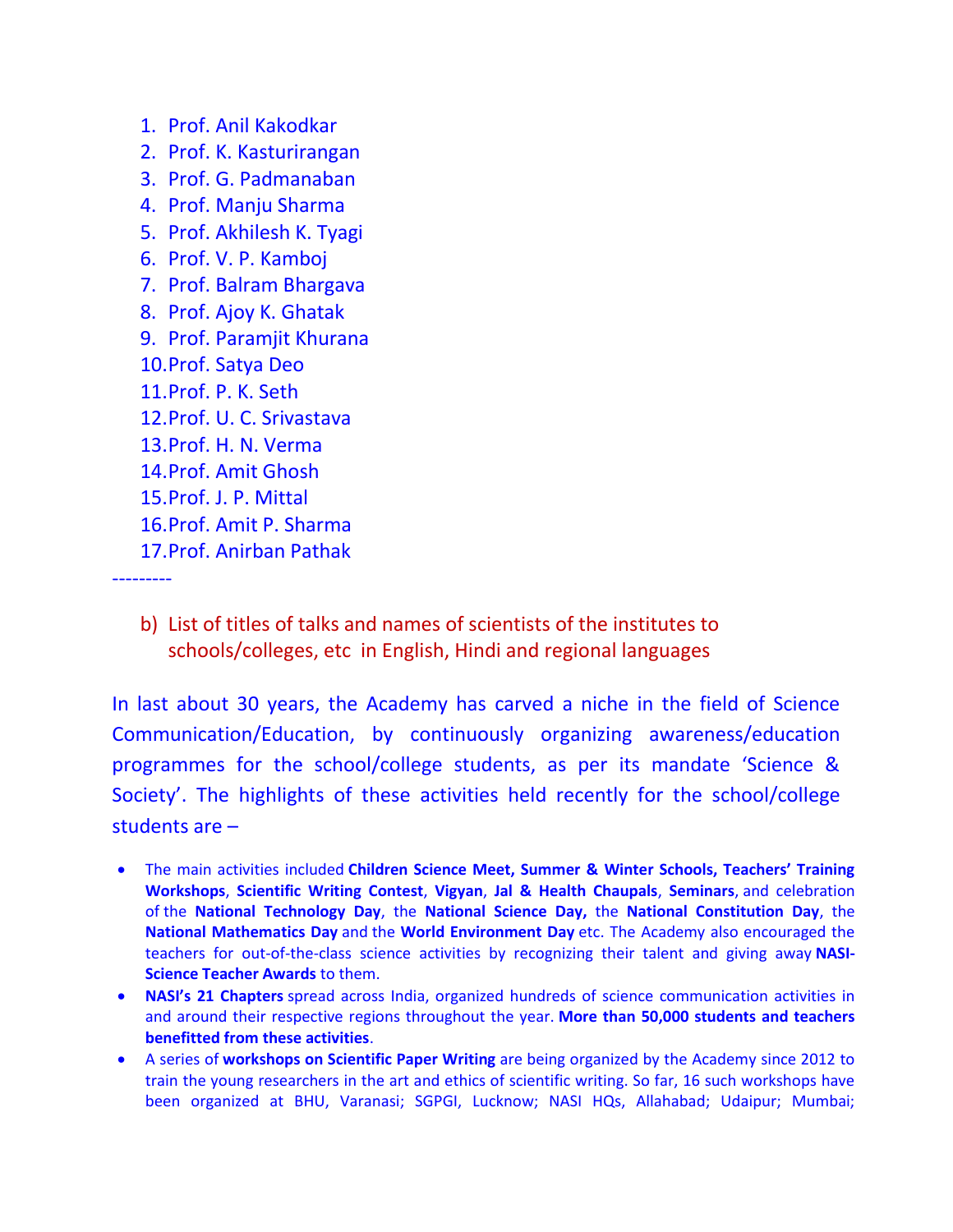Dehradun; Pune, Amrawati, Nainital, Rishikesh, and Haryana, out of which 2 events were organized during the year 2019-20 at Lucknow and Mahendragarh.

The details are available in the Annual Reports of the NASI on its website-

#### [www.nasi.nic.in](http://www.nasi.nic.in/)

### **There is a large group of Fellows & Members who love to communicate science**;

here, we are mentioning the names of a few scientists who would deliver talks in the schools/colleges (many more would be added later on) -

- 1. Prof. Satya Deo on Application of Mathematics/Ramanujan
- 2. Prof. U. C. Srivastava on Nutrition/Antioxidants
- 3. Prof. P. K. Seth on Water Purity & Conservation
- 4. Prof. Krishna Misra on Application of Biotechnology
- 5. Prof. Suchitra Banerjee on Women's contributions in science
- 6. Prof. Purnima Sharma on Entrepreneurship development
- 7. Prof. R. N. Gohil on different topics of Plant science & ecology
- 8. Prof. Rajeev Srivastava on 3-D Printing/Mathematical modeling
- 9. Prof. Ravindra Dhar on Smart Material/Electronics
- 10.Prof. D. K. Chauhan on Biodiversity
- 11.Dr Md. Masood on Water, food and air pollution
- 12.Dr. Bhupesh Tripathi on Popular Maths
- 13.Dr Kartikeya Sharma on Neuro-disorders
- 14.Dr Ashish Tandon on Respiratory diseases/Sleep Apnea
- 15.Dr Manvendra Tripathi on Communicable diseases/Malaria
- 16.Dr Niraj Kumar on Human Evolution/Biogeogens

-------------------

c) A list of proposed International Conferences on different areas –

NASI organizes several conferences every year on the current topics of socioscientific concern. As it has a large base of Fellowship/Membership, therefore, the following topics may be considered for the above-

1. Resilience in Health Services- Resilient healthcare research focuses on everyday clinical work and a system's abilities to adopt or absorb disturbing conditions as opposed to risk management approaches, which are based on retrospective analyses of errors. **Resilience** fits the complexities of **healthcare** more effectively than principles of high reliability. In essence, **resilience** represents a shift from seeing humans as a pathological feature of a **healthcare** system to one where they contribute actively to "safe" work and greater patient safety.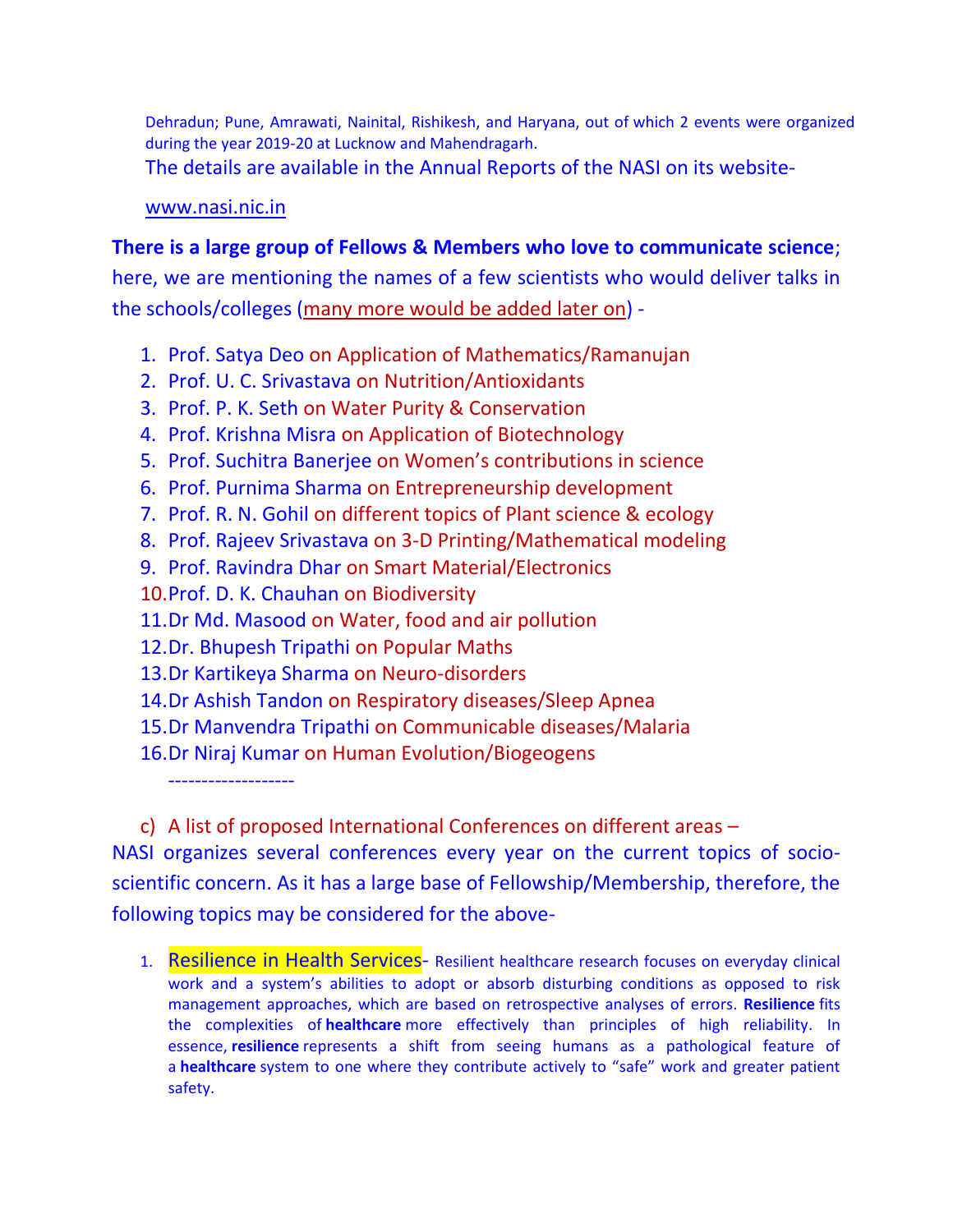NASI has just organized a National Symposium on '*Towards a New Healthcare regime for the Nation';* **another very important discussion meeting was held at Jaipur in 2019 to evolve the strategies for Health Research, Prevention and Control of major diseases. Also a group discussion/seminar was held at INSA in collaboration with the DBT, BCIL and other stake holder on developing a roadmap to combat several diseases; therefore, already a base for further discussion is ready.**

2. Entrepreneurship development for Bio-economy - The bio-economy is the knowledge-based production and use of biological resources to provide products, processes and services in all economic sectors within the frame of a sustainable economic system. In elaborate sense, it refers to economic activity involving the use of biotechnology and biomass in the production of goods, services, or energy. It is well known that India is rich in its bio-resources; therefore, it is high time to discuss and devise a 'Road Map' for utilizing our resources sustainably for entrepreneurship development, then only, India would become '*Atmanirbhar*'. NASI has already organized several programmes, discussion and symposia on related issues in the recent past; therefore, the Academy is well equipped with the information/data base to correlate and collate many facets of the said issue for developing a pragmatic approach towards 'Entrepreneurship development for Bioeconomy'.

---------

#### d) A list of proposed public awareness / science popularization programmes/ initiatives

As given in point b) above, the main activities include **Children Science Meet, Summer & Winter Schools, Teachers' Training Workshops**, **Scientific Writing Contest**, **Seminars**; and recognizing talent of the teachers, and giving away **NASI-Science Teacher Awards** to them.

In addition to that the **Vigyan Chaupals** will be organized extensively in the villages and remote areas all across the country with the help of NASI's 22 Chapters spread around different regions of India.

The '**Sensitization Programmes for Women**', which has been organized at 32 places in 17 states of India, will also be organized in other states involving thousands of women scientists to enthuse/encourage women to practice science for the upliftment of their socio-economic status. It is worth mentioning that a '**Mega Event**' was also organized by the Academy in 2018 on International Women's Day, which was graced by the Hon'ble Minister for Sc. & Tech., GoI; Prof. Ashutosh Sharma, Secretary, DST; Prof. M S Swaminathan, Prof. Anil Kakodkar and about 1000 women scientists. The programme is going on with full vigour.

Similarly the **awareness programmes for the tribal welfare through scientific intervention** will also be undertaken by several Chapters/Centres of NASI.

NASI is regularly organizing WEBINARS on '*Poshan* (Nutrition)', **COVID Appropriate behavior** and **Entrepreneurship development** for *Atmanirbhar Bharat* (in consonance with the recent national programmes announced by the **Hon'ble Prime Minister of India**). It is expected that more than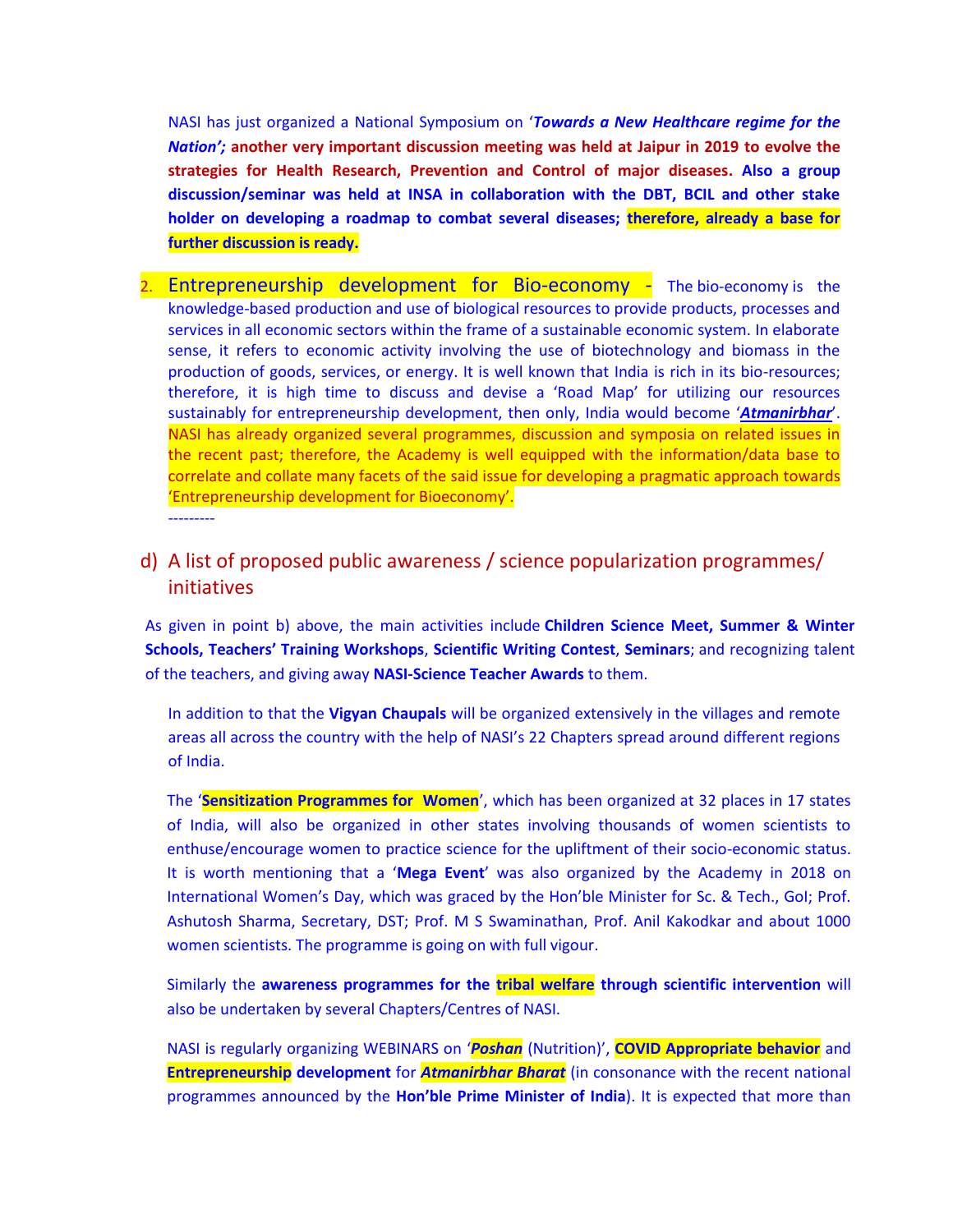one lac students and teachers would be benefitted from these activities/webinars. A brief report on the activities organised so far/recently, has been submitted to the **Hon'ble Minister for Science & Technology, GoI. Awareness for Water conservation will also be given prime importance.**

-----------

e) List of popular science articles to be published in magazines/newspapers The National Academy Science Letters published by the NASI is a journal of repute (indexed by Thomson Reuters), in which about two popular science articles are published every month; also the Fellows of the Academy regularly write such articles (some of them have already been communicated to the DST with the NASI's monthly reports; please visit - [http://nasi.nic.in/NASI-](http://nasi.nic.in/NASI-Report%20on%20Jan.%202021%20Activities-merged.pdf)[Report%20on%20Jan.%202021%20Activities-merged.pdf;](http://nasi.nic.in/NASI-Report%20on%20Jan.%202021%20Activities-merged.pdf) and others on nasi.nic.in). All these articles will be dedicated to 'Amrut Mahotsav'; and their copies will be sent to the DST, New Delhi.

NASI will also identify the **Popular Science Writers** to request them to contribute their articles in the National Dailies, like 'Hindu', 'Times of India' and 'Dainik Jagaran', etc.

--------------

#### f) List of proposed exhibitions on research outcome in the subject areas

NASI has already established magnificent Exhibitions/Galleries on three holy rivers of our beloved nation- Ganga, Brahmaputra and Cauvery, at Prayagraj, Guwahati and Mysuru, respectively. These river-galleries are not only the treasure of the tales on the evolution of the river biomes, but also multidimensional multimedia interactive electronic panels depicting the Socio-scientific, religious, cultural and ecological aspects of these river biomes. All these galleries are very popular and visited regularly by the students and general mass. IGNOU, New Delhi has included the gallery in its syllabus/projects; UP Tourism and Consortium of IITs have also included the gallery on their websites. The then Hon'ble Minister for Science & Technology, GoI, also visited the Ganga-gallery, and gave encouraging remarks. NASI was also invited by the Ministry of External Affairs, GoI to establish a Prototype of the Ganga-gallery in the Mela area of 'Pravasi Bharatiya Divas Samaroh', organized in 2019 at Varanasi. Hon'ble Prime Minister of India also visited the area.

#### **Therefore, with such a vast experience & expertise, the Academy proposes to** –

- 1. Establish the **4 th River-gallery on Narmada** at Gujarat; and also
- 2. To establish Replicas of the Ganga-gallery in other 4 states of the Ganga-basin.
- 3. A small prototype of the Ganga-gallery may also be established at Varanasi.
- 4. Also there is a possibility of establishing a proto-type of the Ganga-gallery at ' **Kumbh Mela'**, with a short video film on the gallery.

-------------